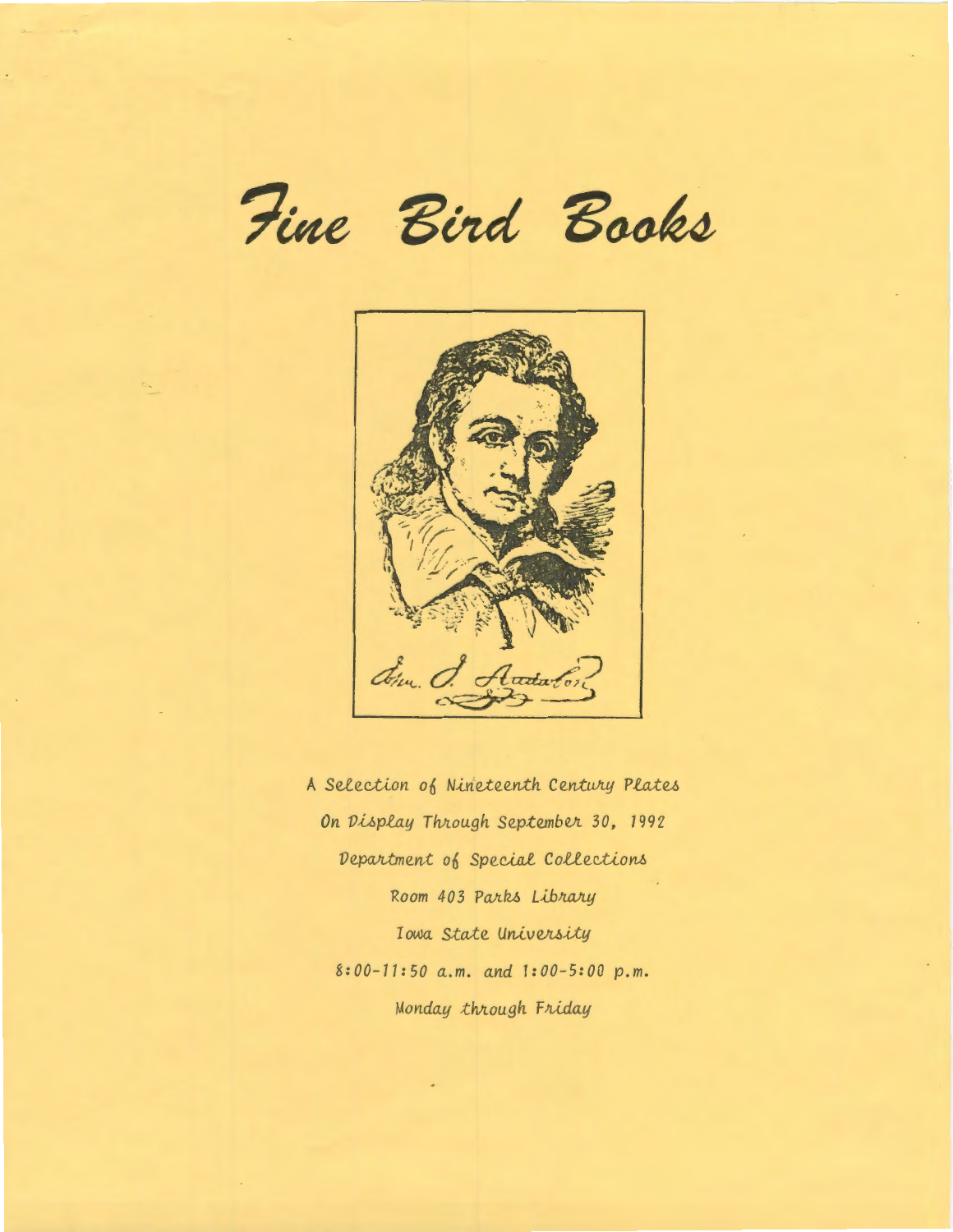The Department of Special Collections is fortunate to have a number of 19th Century illustrated bird books. These books, filled with handcolored plates, were produced at a time when there was tremendous interest in the descriptions of new species of birds. At the same time, a new printing technique, lithography, made illustration of new species<br>a simpler process. This combination of art and science resulted in lovely volumes like those on display.

When we became aware of the American Ornithologists' Union meeting to be held on the Iowa State campus in June of 1992, we decided that it would be an excellent opportunity to showcase these materials. The works of some of the most prominent bird illustrators were chosen:<br>Richard Bowdler Sharpe, Henry Eeles Dresser, Charles Lucien Bonaparte, John Gould, Daniel Giraud Elliot and of course, John James Audubon. In addition, Archivist Ann Kenne has prepared a bibliography of books on ornithology which the Department owns. Copies of the bibliography are available upon request in the Department.

Brochure text by Becky Jordan Cover illustration taken from The National Cyclopaedia of American Biography

Exhibit Catalog #48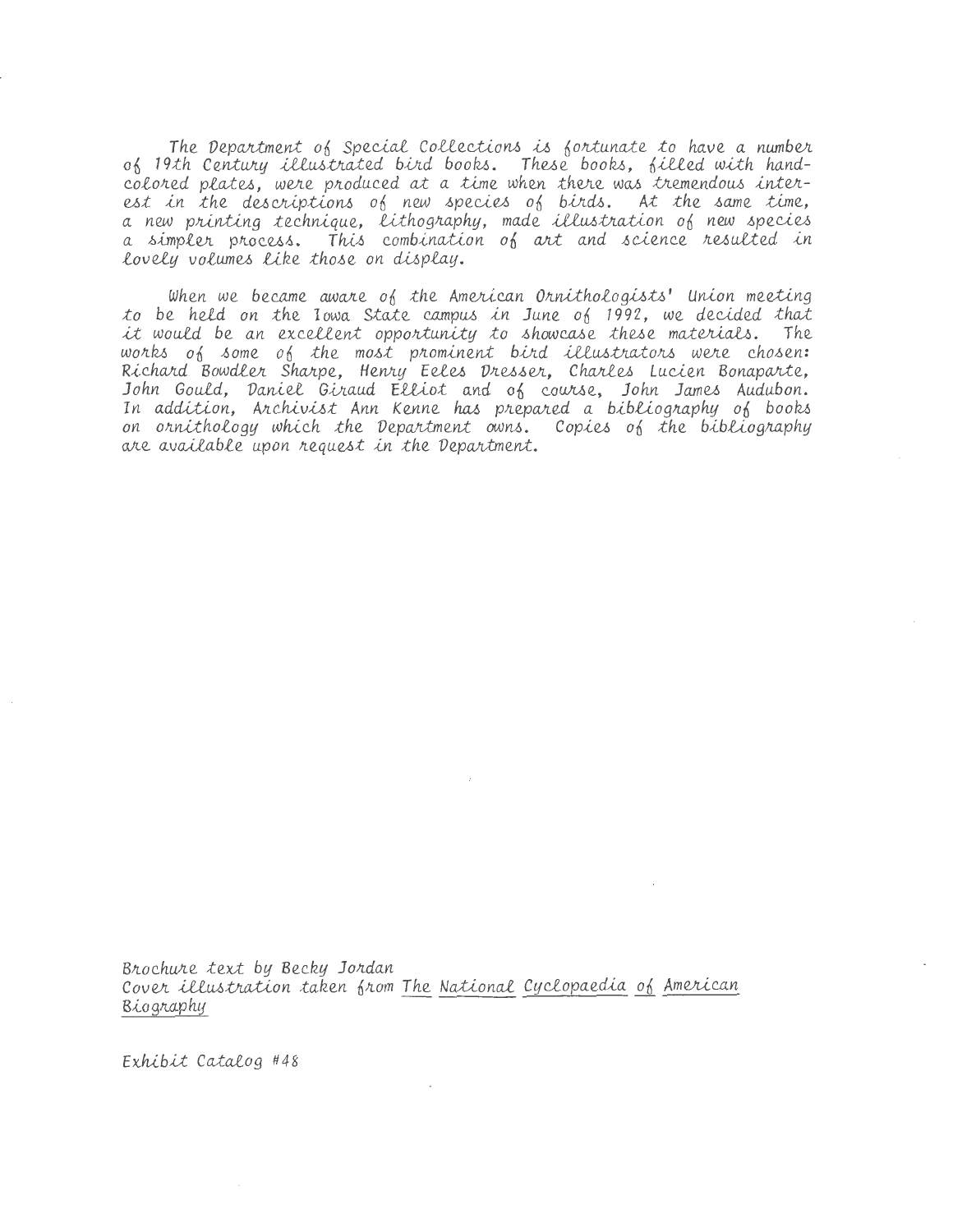#### John James Audubon (1785-1851)

Audubon's name is practically synonymous with birds in the United States. His life is shrouded in romantic imagery that he himself, and later his family, helped to promote. The Dictionary of American Biography says that Audubon, "Perhaps the most popular naturalist of America, has so long been a figure of sentiment and idealism, and as a man and<br>as a scientist has suffered so from the touching up of enthusiastic biographers, that it has been difficult to divorce the romance of fiction from that of truth in what was in any case a most colorful and adventurous life."

Audubon was born in 1785 in Les Cayes, Santo Dominto (now part  $of$  Haiti). He was the son  $of$  Jean Audubon and Jeanne Rabin, a chambermaid at a plantation near Audubon's own. Jean Audubon, who was married to<br>a woman in France, was also involved in a liaison with another woman, Catherine Bouffard, with whom he had three daughters. The elder Audubon eventually brought home his son, Jean and later his youngest daughter, Rose, to his wife, Anne Moynet Audubon. The Audubons adopted both children, and Anne raised them.

Audubon had an indulgent upbringing, and often neglected his studies to go wandering in the woods in search of birds. At the age of 18, his father sent him to his estate near Philadelphia, in hopes that he would become a businessman. Audubon, however, regarded the area as a "blessed spot, where hunting, fishing and drawing occupied my every<br>moment." (This fascination with nature served Audubon badly in every business venture he ever attempted). While in Pennsylvania, he met his future wife, Lucy Bakewell, whose father owned the estate adjoining the Audubon home, Mill Grove.

Audubon married Lucy Bakewell in 1808, and they moved to Kentucky. A number of business failures followed, in Kentucky and later in Ohio. Eventually he determined to make his living as an artist. In October of 1820 he set off on a series of expeditions, drawing birds, making a meager living painting portraits for \$5.00 apiece. In 1824 he returned to Philadelphia, seeking a publisher for his work. He was not successful, but was advised by Charles Lucien Bonaparte to go to England. This he did, and eventually published his Birds of America by subscription from 1827-1838. A 5 volume companion text, entitled Ornithological<br>Biography was written in collaboration with William McGillivray, and was published from 1831 to 1839.

Audubon returned to the United States in 1839. In the last 12 years of his life he produced a smaller edition of Birds of America (published 1840-1844). He also began, with John Bachman, Viviparous Quadrupeds of North America. Failing health prevented his completion of this project, and the plates were finished by his son, John Woodhouse Audubon. Audubon died at his home on the Hudson, Minnie's Land, on January 27, 1851.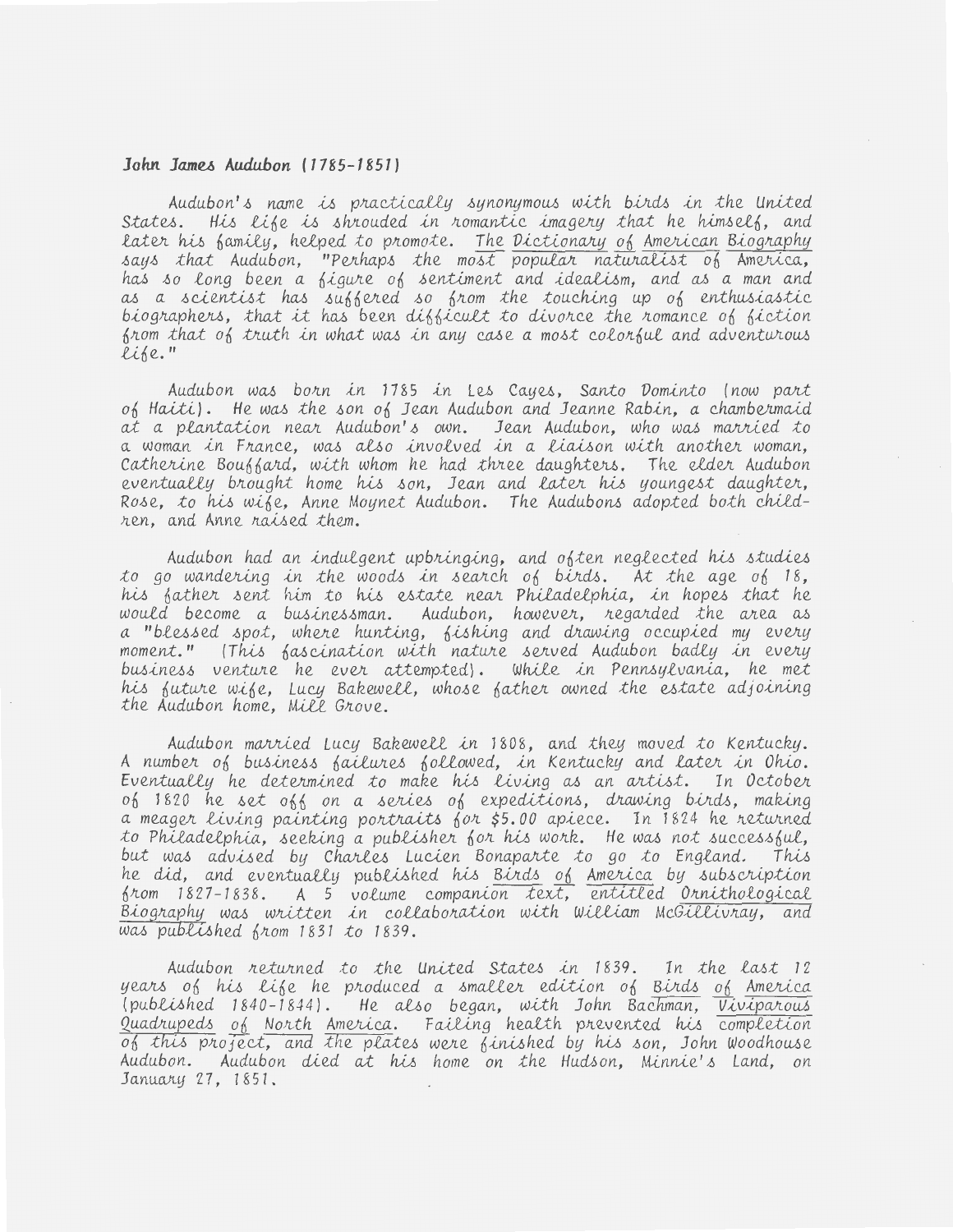## Birds of America

The books on display are two volumes of the edition of Birds of America published about 1871 by G. R. Lockwood in New York. This edition and the 1840-1844 edition are much smaller than the original folio edition, which had pages two feet wide and three feet long. At the time of its publication, (1831-1839) the "elephant folio" sold for about  $$1,000.$ 

### Richard Bowdler Sharpe (1847-1909)

Richard Bowdler Sharpe died at Chiswick on the 25th of December, 1909, at the age of sixty-two. To the general public he was best known as the head of the Bird Department of the Natural History Museum at South Kensington, though, strictly speaking, this was not the official designation of the post which he so long occupied. To students and<br>fellow workers throughout the world he was much more than this; for his profession was his hobby, and he worked at it with such unremitting energy and devotion as to distance all competitors in the amount and quality of the scientific work which he achieved. In his study of the vast collections under his charge he acquired an unrivalled knowledge of the bird-life of the world, estimated to include more than 18,000 species, almost any one of which he could name at sight, except in the case of closely allied forms, which would necessitate comparison with others. Further than this, he could tell offhand the particular part of the world from which it came, and approximately the limits of its geographical distribution. In addition, he could point out its characteristic habits, its affinities, and peculiarities of structure in such a way as to astonish those who came to him for information.

The Ibis April 1910

Richard Bowdler Sharpe was born in London in 1847, the son of Thomas Bowdler Sharpe, publisher of Sharpe's London Magazine. He was educated in England, and after leaving school he joined the publishing firm of W. H. Smith and Son. Later he spent a year with the bookseller Bernard Quaritch, then in 1867 he was appointed Librarian to the Zoological Society of London. It was during his time at the Society that Sharpe began to publish the results of his ornithological studies, including A Monograph of the Alcedinidae. He also collaborated with Henry Eeles Dresser on the first fifteen parts of The Birds of Europe.

In 1872, Sharpe joined the Department of Zoology at the British Museum as Senior Assistant. He remained with the Museum for the rest of his career, being promoted to Assistant Keeper of the Department in 1895. As part of his work, he undertook the Catalogue of Birds in the British Museum. This was a monumental task, eventually numbering 27 volumes, of which 11 were written entirely by Sharpe. Outside of his work he published a number of other books, and completed the volumes John Gould had left incomplete at the time of his death. Sharpe also wrote numerous scientific papers.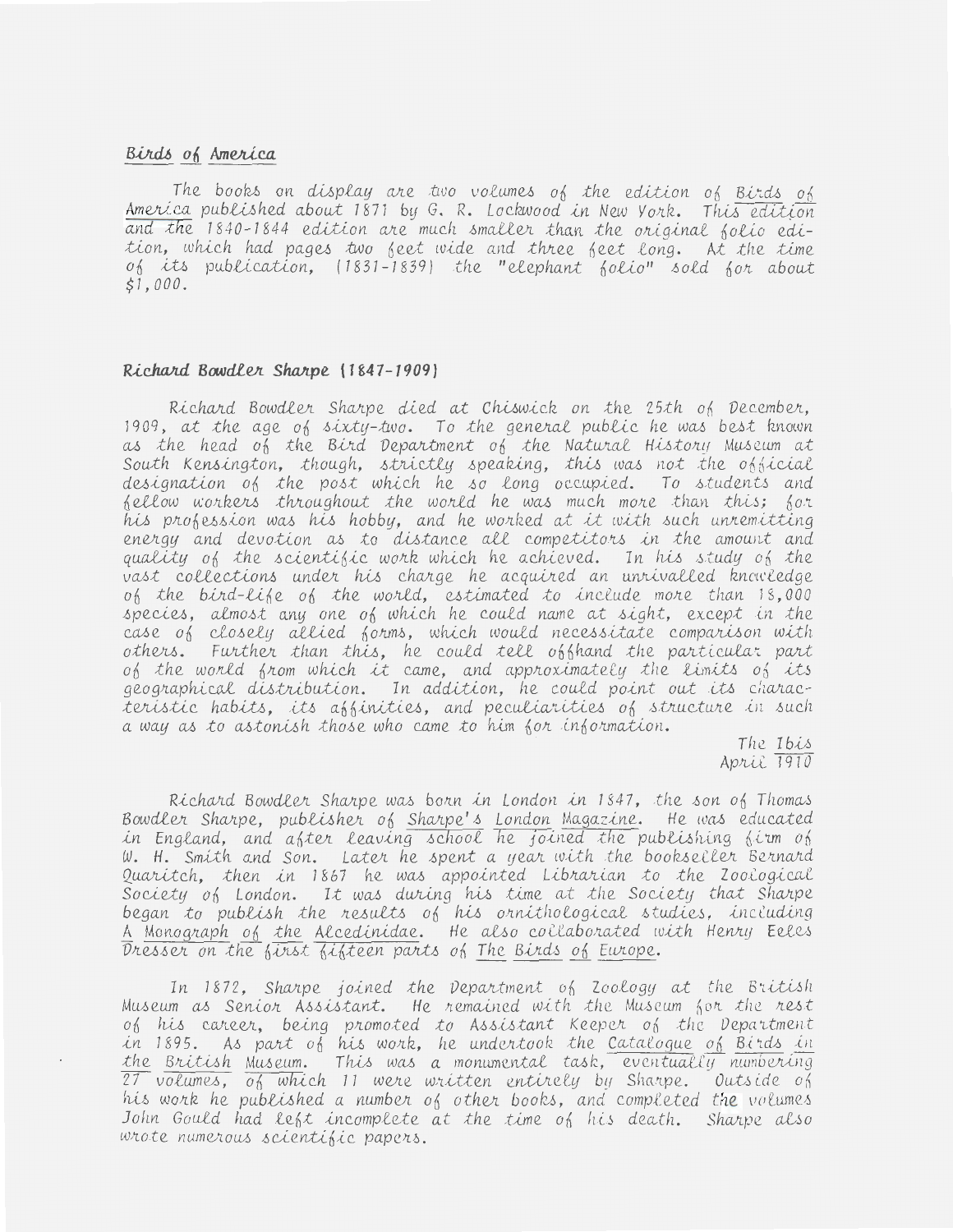Sharpe's abilities at securing collections were also of great help to the British Museum. On one occasion he traveled to India to supervise the packing and transportation of a collection containing 63,000 birds, 18,500 eggs and 500 mammals. During Sharpe's tenure, the Museum's bird and egg collections increased from less than 35,000 specimens to 400,000.

The record of Sharpe's contribution is a very fine one. He was held in high regard by his colleagues, and this is shown by this closing comments from the obituary published in the Ibis:

> The services thus rendered to science by Dr. Sharpe, in the care of and enormous increase to the collections under his charge, in the valuable Catalogue of Birds already referred to, besides<br>a subsequent 'Hand-list of Birds' in five volumes, and in the numerous monographs and papers of importance which were independently published by him, are such as have never been achieved by one man in his lifetime...

## A Monograph of the Alcedinidae: or Family of Kingfishers.

Richard Bowdler Sharpe began work on this book at the age of 16 and was only 21 when its publication was begun. The illustrations are by John Gerrard Keulemans, who Sharpe had met while visiting Hermann Schlegel at the Leyden Museum. Keulemans had worked at the Leyden Museum for some years but moved to London after beginning the work on this monograph. A Monograph of the Alcedinidae was published from 1868 to 1871.

### Daniel Giraud Elliot (1835-1915)

Daniel Giraud Elliot was born in 1835 in New York City. Early in life he developed an interest in natural history, and he began collecting birds while still a boy. He had planned to attend Columbia, but his health was judged too delicate. Instead, he traveled to places with mild climates, including the Middle East, the West Indies and Brazil. It was only the beginning of his travels, which led him all over the world.

At the beginning of his career, Elliot concentrated primarily on ornithology. He moved to London for an extended period of study in 1869, and maintained his residence there until 1883. During this time, he had a commission from the American Museum of Natural History in New York to purchase items for their collections. He returned to the united States in 1883.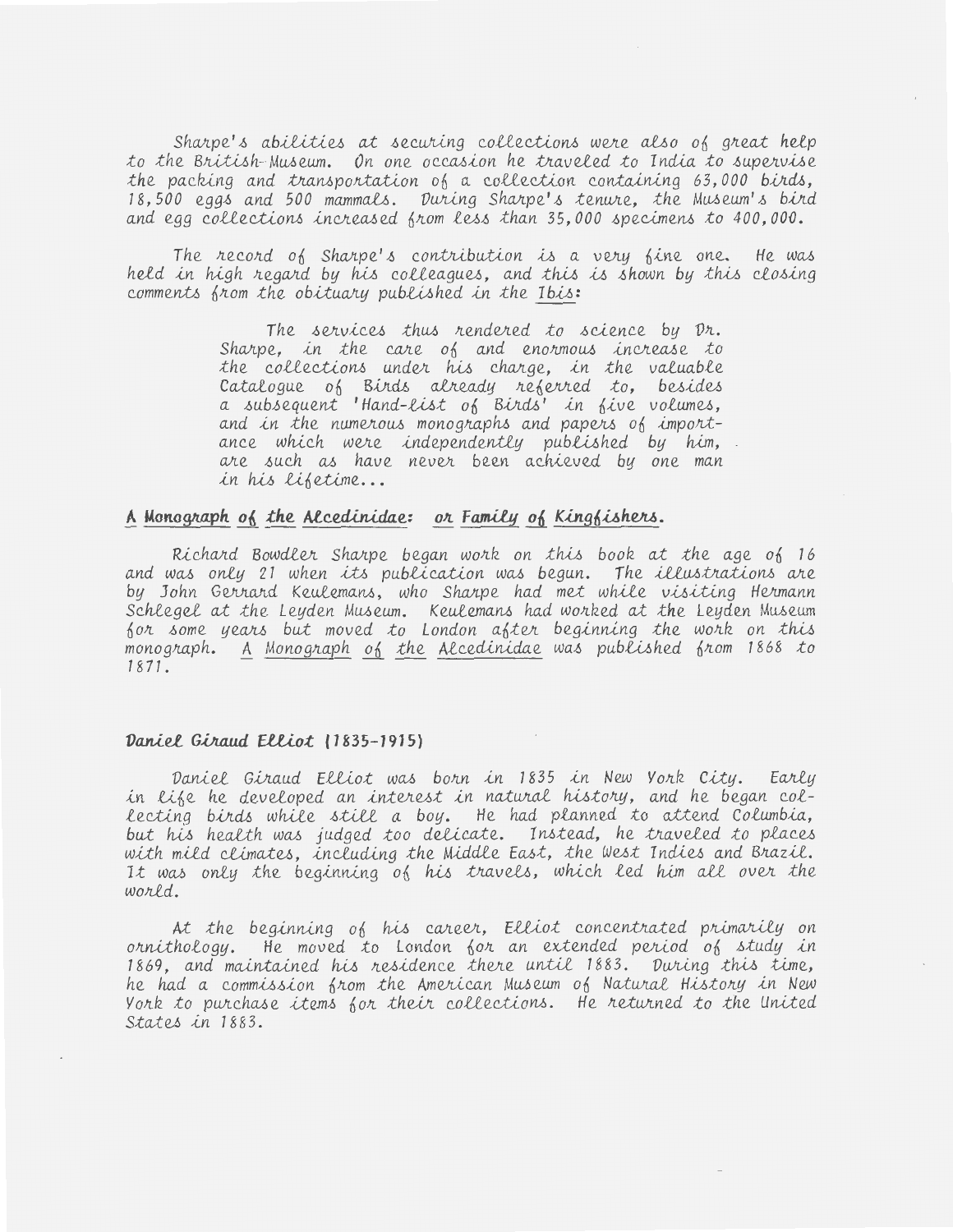By the time Elliot moved to England, his writing career was well under way. His first publication was a paper for The Ibis of October 1859, "Descriptions of Six New Species of Birds." By the time he went to England in 1869, he had published a number of other papers and had prepared four books in folio format. The artwork in the earliest books was executed by Elliot himself. For later publications, he employed two renowned bird illustrators, John Gerard Keulemans and Josef Wolf. He continued to write and publish while living in London.

In 1894, Elliot was named curator of zoology at the Field Museum in Chicago. Though he had been closely associated in an advisory capacity with the American Museum of Natural History for many years, the curatorship at the Field Museum was the only paid position as a naturalist<br>he ever held. While in Chicago, he led two collecting expeditions on behalf of the Museum. One of these, to Africa, was unfortunately cut short due to an illness, but still provided a basis for exhibits in the Museum, and papers on the explorations.

After leaving the Field Museum in 1906, Elliot embarked on an 18 month world tour to do research in connection with his last major work, Review of the Primates, which was published by the American Museum of Natural History in 1913. He died two years later at the age of 80.

# A Monograph or Family of the Pheasants

On exhibit is volume one of this two-volume set, for which Elliot acted as his own publisher. In fact his home address, 27 West 33rd Street in New York, is listed on the title page. The illustrations were done by Josef Wolf, and the lithographic work was done by John Gerard Keulemans. This publication is very beautiful, but their large size prompted these remarks by A. H. Palmer in his biography of Josef WOLK:

[The books form] "an edition de luxe; that is to say they in every way promote the discomfort of the would-be reader; who, in heaving them up on the table, involuntarily wishes that the author's expenses had not been quite so liberally allowed."

### A Monograph of the Bucerotidae

This book on the hornbills came out in 1882 during the time period Elliot was living in London. It was published by subscription and was dedicated to Osbert Salbin "as a mark of esteem for his abilities as an ornithologist and in testimony of a friendship of many years." In his preface, Elliot explained why he chose to do a monograph on the hornbills, which are not the most beauteous of birds: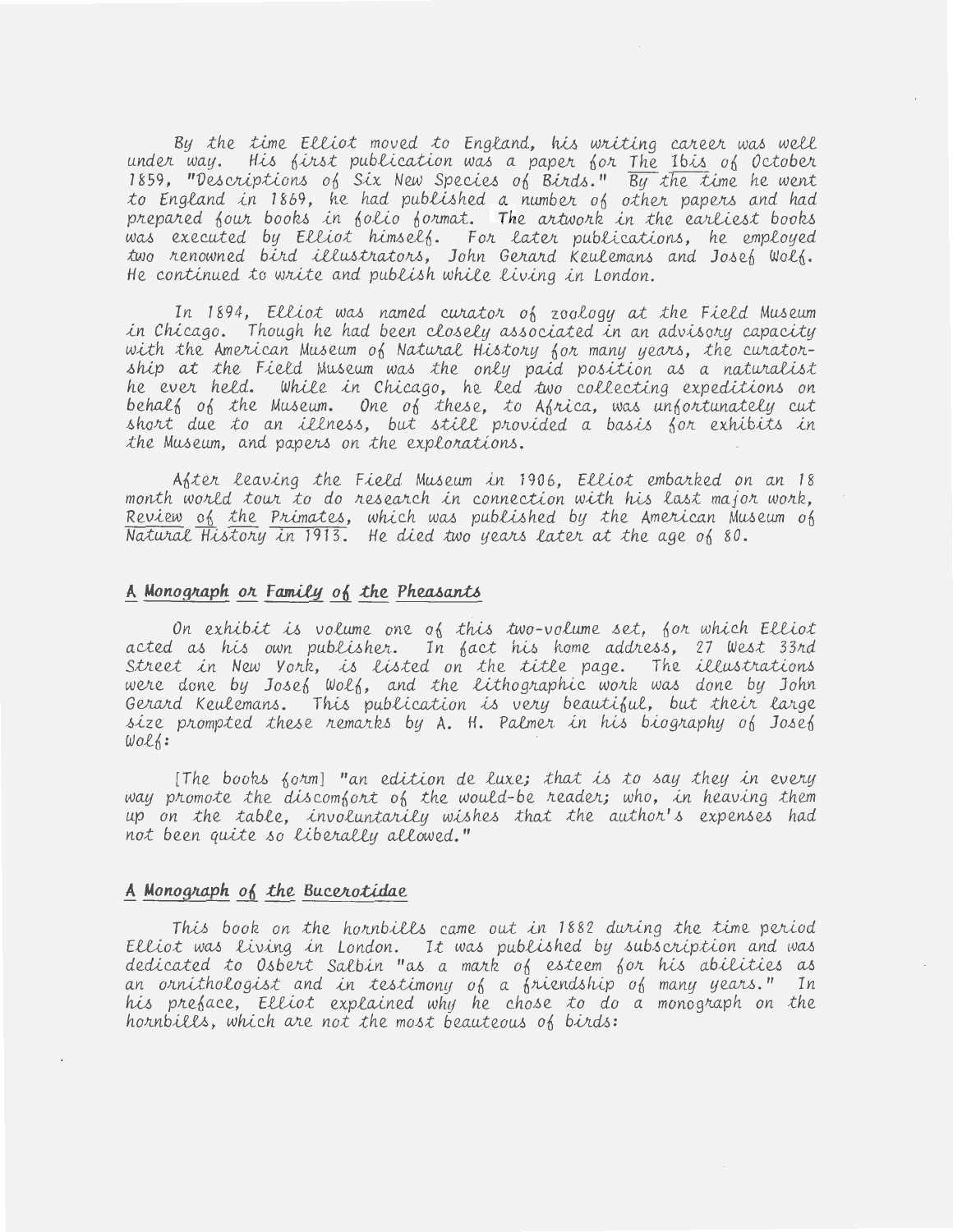Could an interest in any ornithological group only be created by the beauty of dress or gracefulness of form of its various members, it might possibly happen that the Bucerotidae would not be selected as the subject for an illustrated monograph; and while their full value is always accorded to these attributes, perhaps occasionally even in an exaggerated degree, yet as Nature never made an ugly object (even the most repulsive thing so called being admirably and wonderfully fitted for the place it is destined to fill in life), beauty of plumage and symmetry of form are by no means the only causes that lead a naturalist to choose any one group as an especial object for study. The very peculiar appearance of the majority of the birds contained in this volume, as well as the extraordinary habits and structure common to all, which make them to differ from other feathered creatures, together with the generally meagre accounts of many of the species, only to be met with by searching numerous publications, were the chief reasons that induced me to select this family as the subject of my bifth illustrated monograph.

#### Henry Eeles Dresser (1838-1915)

Dresser was born in Thirsk, Yorkshire, England in May of 1838. His was a family of businessmen. His grandfather established the Thirsk Bank, and his father was a timber merchant. Dresser was educated at a private school in Kent and a German school near Hamburg. He then entered his fathers business and during the Civil War delivered a cargo to Texas during the northern blockade. (His first scientific paper, published in The Ibis in 1865 was titled "Notes on the Birds of Southern Texas."). He set himself up as an iron and steel merchant in 1869 or 1870. His business interests did not seem to interfere with his ornithology however, and he was a frequent contributor to The Ibis from 1865 to 1909. He also authored five books, of which History of the Birds of Europe is considered the most important.

Like most naturalists, Dresser's interest in birds developed at an early age. He began collecting bird-skins and eggs while he was studying in Germany. He ultimately developed a collection of 12,000 bird skins, primarily of the Palaeartic birds. (Palaeartic refers to Europe, Asia north of the Himalayas, the northern Arabian Peninsula and Africa north of the Sahara). This collection was eventually placed in the Manchester Museum.

Dresser acted as his own publisher, and the hallmark of his work was accuracy. This can be seen in the explanation found in the preface of A Monograph of the Coraciidae. This book was intended as a companion work to A Monograph of the Meropidae, and was ready for the printers in 1890. However, Dresser's friend and colleague, Richard Bowdler Sharpe, was just completing the portion of the British Museum Catalogue concerning the Coraciidae or Rollers. Dresser waited until this was complete so he could verify his own work by comparing it with Sharpe's. The differences were slight and the book was published in 1893.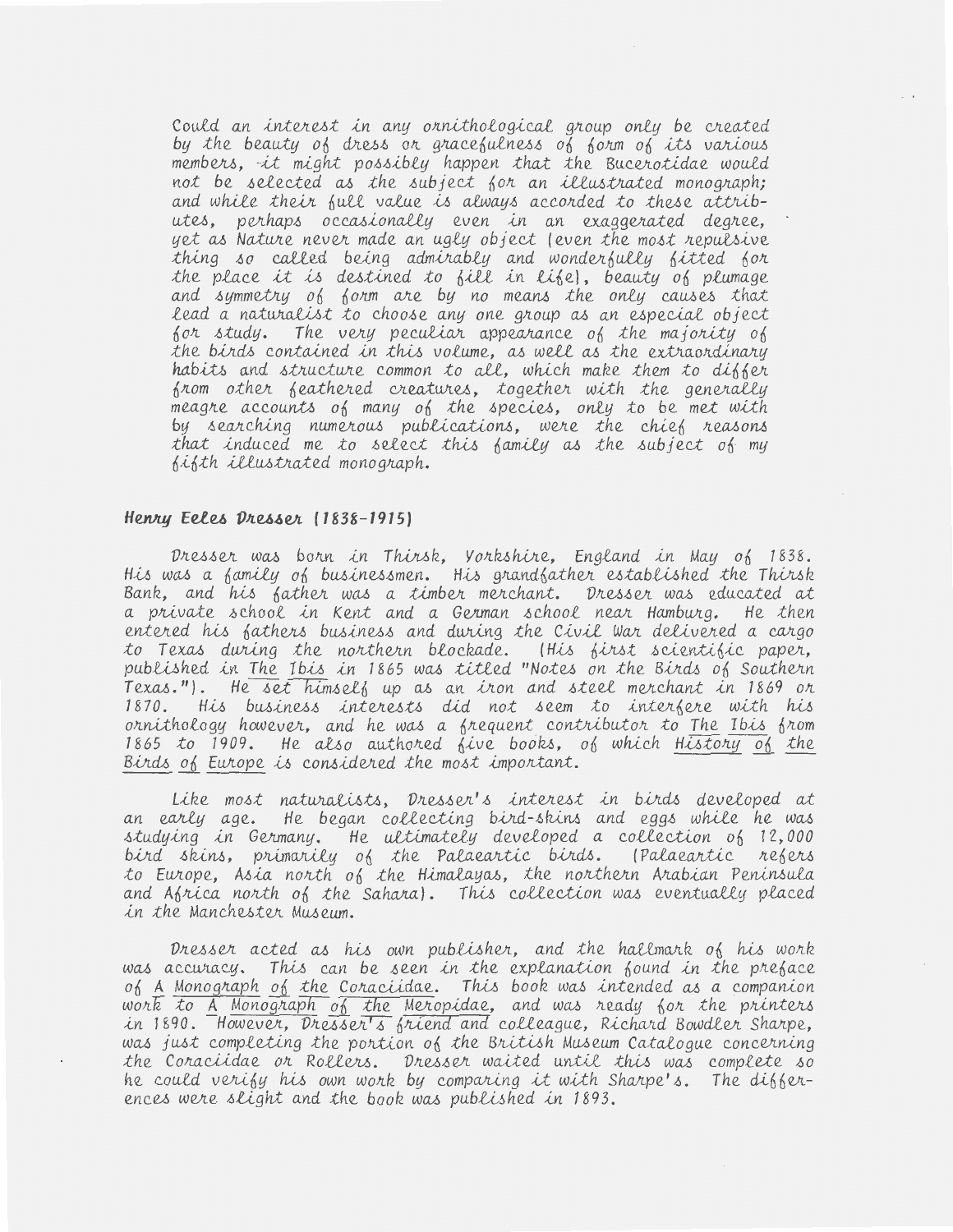## A Monograph of the Meropidae, or Family of the Bee-Eaters.

This book was published in parts by subscription, 1884-1886. Little was known of these birds prior to the 1880s. Found primarily in the tropics, they nest in holes in the ground and have a graceful flight similar to that of the swallow.

# A Monograph of the Coraciidae, or Family of the Rollers

As mentioned above, this book was designed as a companion volume to A Monograph of the Meropidae. John Gerrard Keulemans did the artwork for both books and they are considered some of the best examples of his autolithographic work. (Autolithography is a method of lithography where the artist makes his original drawing directly on the printing surface).

#### John Gould (1804-1881)

John Gould is considered second only to John James Audubon as a bird illustrator. He was born in Dorsetshire, England, in 1804, first child of a family with few resources. His father worked as a gardener, during a time in England when gardening was enjoying increasing popularity among the wealthy. The elder Gould held several different gardening jobs during his son's childhood, each better than the last, until in 1818, he was appointed foreman gardener at Windsor Castle. John Gould apparently assisted his father in the gardens, for later in life he was known to remark. "I've gathered many a bunch of dandelions for Queen Charlotte's German salads." During his time at Windsor Castle, Gould took up taxidermy, then a popular decorative craft.

It was thought that John Gould would follow his father's trade and to that end, about 1822, he was sent to work at Ripley Castle in Vorkshire to learn the art of forcing bulbs. From Ripley Castle he went to London to set himself up as a taxidermist. He was apparently successful in this work, and in 1827 he won a competition for the post of "Curator and Preserver" for the Zoological Society of London. He was to remain connected with the Society all his life, but he stopped working directly for them in 1837, to prepare for a collecting trip to Australia.

It was at the Zoological Society that Gould encountered the materials which would inspire his first work. In 1830, the Society acquired a collection of bird skins from the Himalayas. Gould quickly saw that there would be interest in a publication based on these exotic birds, but could not find a publisher willing to take on the project. He decided to publish the book himself, and with the artistic assistance of his wike, Elizabeth Coxen Gould, he embarked on the field that would bring him both fortune and renown.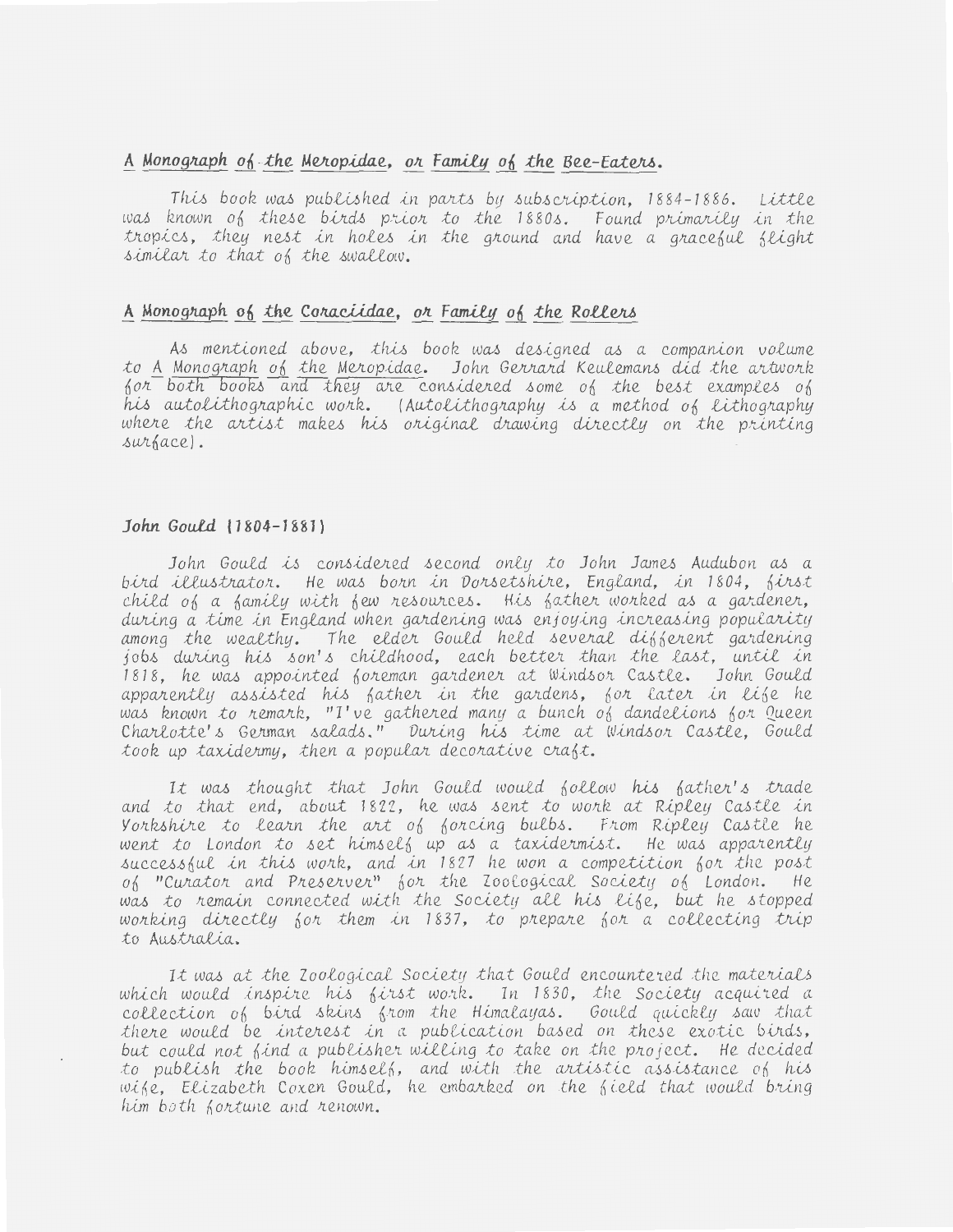John Gould was not himself a talented artist--his great ability was organizational. He brought together the bird specimens, received from several collectors abroad, had them mounted, and made pencil and watercolor sketches of them, usually depicting the male and female of each species. His original sketches were rough and covered with copious notes regarding details to be supplied by the lithographer. Elizabeth Gould did the lithographic work on A Century of Birds Hitherto Unfigured from the Himalayan Mountains. She was later assisted by Edward Lear Twho is now primarily remembered for his limericks). After Elizabeth Gould's death in 1841, most of Gould's lithographic work was done by Henry Richter and William Hart.

Gould supervised the production of forty-one folio volumes over the course of his lifetime, illustrated by 2,999 plates. He also published approximately three hundred papers in scientific journals. He<br>was a man of great energy and perseverance, and he continued working actively until his death, though he was in failing health for a number of years. After his death in 1881, the Duke of Westminster wrote to Gould's daughters these words: "he has left a permanent pleasure, in his delightful books, for thousands and an enduring monument of his own industry and ability."

# The Zoology of the Voyage of H.M.S. Beagle

The book on display is Part III of the description of the zoology observed on the voyage of H.M.S. Beagle, edited by Charles Darwin. Darwin's later development of the theory of evolution based on the species seen during the Beagle's five year trek makes it in retrospect a great scientific event. However, the excitement that greeted the ship's return in 1836 had mostly to do with the many specimens collected of animals that had never been seen in England, as well as new information gained regarding trade routes.

On January 4, 1837, Darwin brought the birds and mammals he had collected to the Zoological Society of London to be identified. Later that month, Gould wrote to Sir William Jardine, "I must not omit to tell you that Mr. Darwin's Collection of Birds (made during the late survey under Capn FitzRoy) are exceedingly fine; they are placed in my hands to describe; some of the forms are very singular particularly those from the Gallipagos. I have one family of ground finches in which there are 12 or 14 species all new."

John Gould made the sketches for the illustrations in this volume and the lithography was done by Elizabeth Gould. Gould also wrote the descriptions of the new species for Darwin, but these were left incomplete because of Gould's preparations for his collecting trip to Australia.<br>Darwin, with the assistance of Gould's secretary and an assistant in the Zoological Department of the British Museum, fleshed out the descriptions to complete the volume.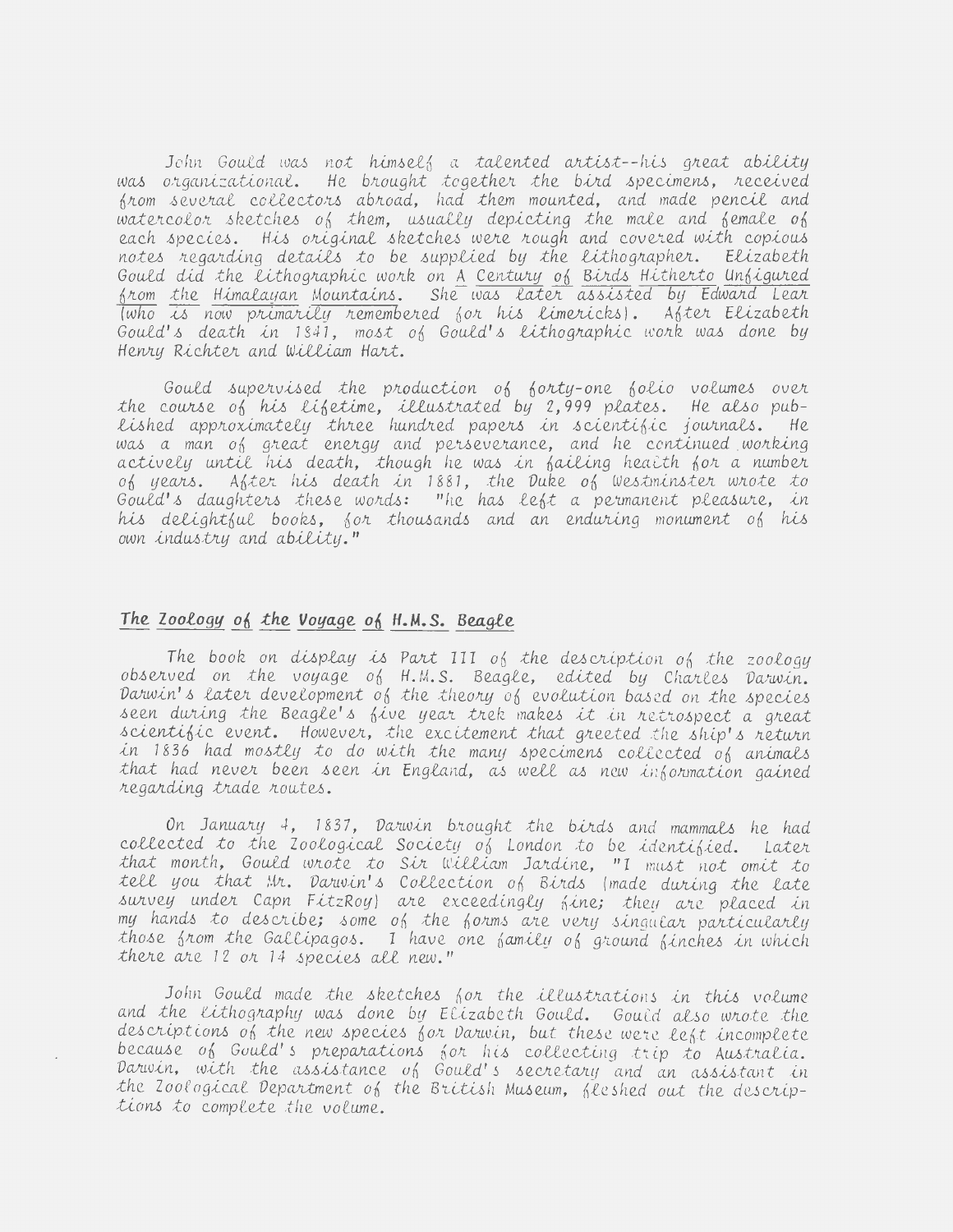#### Charles Lucien Bonaparte (1803-1857)

Though Charles Lucien Bonaparte's lasting fame has been as a zoologist, the politics of his very famous family affected his life from the time of his birth. He was born in Paris in May 1803 to Alexandrine de Bleschamp and Lucien Bonaparte. The secret marriage of Bonaparte's parents five months later infuriated his uncle Napoleon. Napoleon, already planning to name himself emperor, had hoped for his brother to make a useful political alliance with Maria Luisa, widow of the king of Etruria. On at least one occasion, Napoleon demanded that Lucien divorce Alexandrine, offering to make him French royalty in return. The discord over the marriage resulted in the Lucien Bonaparte family's removal to Italy.

Later there were four years in exile in England. During the stay in England, Charles Bonaparte began to take an interest in zoology, which he continued to study after the family's return to Italy in 1814.

In 1822, Bonaparte married his cousin Zenaide, daughter of the former king of Naples and Spain, Joseph Bonaparte. Though Napoleon approved of this union, it was not to be a happy one, and at the time of Zenaide's death in 1854, they had lived apart for some time. After their marriage, the couple went to the United States to visit Zenaide's father, who lived on a large estate outside Philadelphia. Here Bonaparte began his career as a naturalist in earnest. He joined the Academy of Sciences of Philadelphia, and articles he authored can be found in the Academy's Journal for 1824. It was also during his stay in Pennsylvania that he began The American Ornithology, published 1825-1833.

The Bonapartes returned to Europe in 1826 and settled in Rome in 1828, where they remained for twenty years. During this time Bonaparte published a book on the birds and animals of Italy (Iconografia della Fauna Italica, 1832-1841). He also became interested in the classifica- $\overline{tion}$  of vertebrates, and hoped to establish a permanent system of zoological groups. Bonaparte also was involved in Italian politics and was a leader of the Radical party, later becoming vice president of the legislative council of the Roman Constituent Assembly. This Italian republic was to fall to his cousin on July 3, 1849. Bonapate fled to France, but Louis Napoleon ordered him to leave the country. When he did not go of his own accord, he was arrested and compelled to embark for England. Louis Napoleon eventually relented, and Bonaparte returned and made Paris his home. He was in failing health the last few years of his life, and was working desperately to complete Volume 2 of his Conspectus Generum Avium. Sadly, he was not to finish before his death in July  $0\sqrt{1857}$ , but the book was published later that year under the editorship of Hermann Schlegel.

Charles Bonaparte was well known to his fellow zoologists in England, France, Germany and Italy and was a member of scientific societies in all these countries. He worked hard in his chosen field, and appreciation